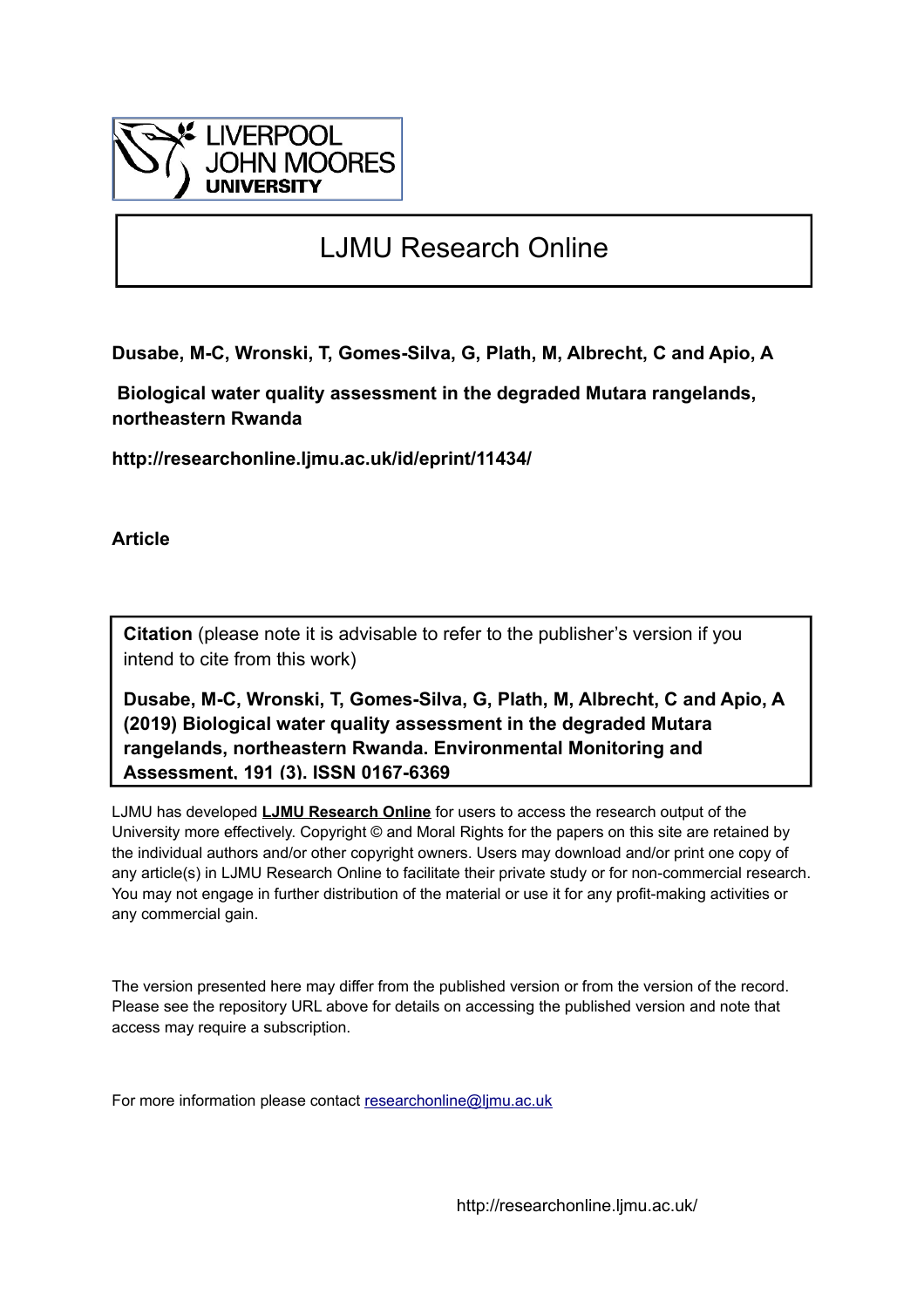

# Biological water quality assessment in the degraded Mutara rangelands, northeastern Rwanda

Marie-Claire Dusabe · Torsten Wronski · Guilherme Gomes-Silva · Martin Plath · Christian Albrecht · Ann Apio

Received: 4 April 2018 /Accepted: 9 January 2019 /Published online: 8 February 2019  $\circ$  The Author(s) 2019

Abstract Rwanda is a heavily overpopulated country that also suffers from overstocking with livestock, especially following the return of war refuges after the civil war (1991–1995). At present, approximately 20% of the human population in Nyagatare District in northeastern Rwanda has no access to clean drinking water and sanitation. We used a biotic index based on the presence

Electronic supplementary material The online version of this article ([https://doi.org/10.1007/s10661-019-7226-5\)](https://doi.org/10.1007/s10661-019-7226-5) contains supplementary material, which is available to authorized users.

M.-C. Dusabe  $\cdot$  C. Albrecht

Department of Biology, Faculty of Science, Mbarara University of Science and Technology, P. O. Box 1410, Mbarara, Uganda

#### M.<C. Dusabe

Department of Wildlife and Aquatic Resources Management, University of Rwanda, Nyagatare Campus, P.O. Box 57, Nyagatare, Rwanda

#### T. Wronski  $(\boxtimes)$

School of Natural Sciences and Psychology, Liverpool John Moores University, Byrom Street, Liverpool L3 3AF, UK e-mail: t\_wronski@gmx.de

#### G. Gomes-Silva : M. Plath

College of Animal Science and Technology, Northwest A and F University, Yangling 712100 Shaanxi, People's Republic of China

#### C. Albrecht

Department of Animal Ecology and Systematics, Justus Liebig University Giessen, Heinrich-Buff-Ring 26-32, 35392 Giessen, Germany

#### A. Apio

Jomo Kenyatta University of Agriculture and Technology, Kigali Campus, P.O. Box 3373, Kigali, Rwanda

of selected families of aquatic macroinvertebrates, derived from the "Tanzania River Scoring System" (TARISS), to assess water quality at  $N = 55$  sites in the Mutara grasslands in Nyagatare District. Poor water quality became evident across most sampling sites both in the Muvumba (mean  $\pm$  SE TARISS score  $5.25 \pm 0.10$ ) and Karangazi Rivers  $(4.79 \pm 0.12)$ . Using a general linear model, we asked whether direct effects of land use forms and input of anthropogenic wastewater have an impact on water quality. Our results found no immediate effects of both forms of disturbance/pollution, probably because overall water quality was already poor. Our study is intended to serve as a starting point for continuous monitoring of water quality in the Mutara rangelands in NE Rwanda. The method applied here is cost-efficient, requires only basic equipment, and training local students to apply this technique can provide a solid basis for its implementation in future surveys related to public health.

Keywords Macrozoobenthos · Stream invertebrates · TARISS . Water safety. River pollution . Akagera ecosystem

# Introduction

Safe and freely available water is a vital and indispensable resource for humans and their livestock. Clean (drinking) water is important for public health, whether it is used for drinking, domestic use, food production, or to sustain the integrity of agro-ecosystems. Improved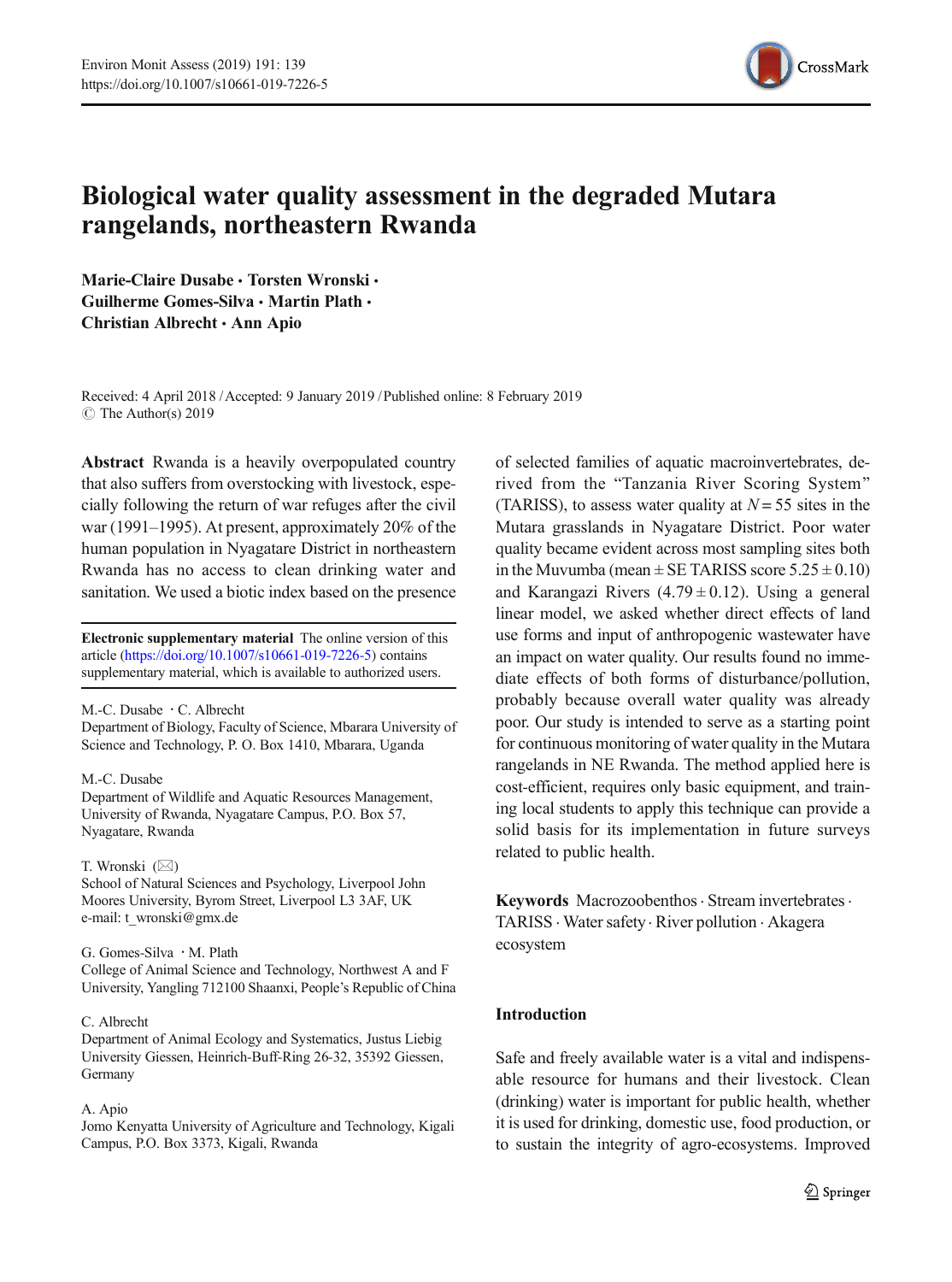water supply and sanitation, and better management of water resources, can increase countries' economic growth and contribute significantly to poverty reduction (Pearson and McPhedran [2008\)](#page-12-0). Worldwide, 884 million people, i.e., 12% of the global human population, lack a basic drinking-water service (freely available, clean drinking water within a radius of 30 min walk), including 159 million people who are entirely depen-dent on surface water (WHO [2017](#page-13-0)). Globally, more than 2 billion people use a drinking water that is contaminated with feces, facilitating the transmission of diseases such as diarrhea, cholera, dysentery, typhus, and polio (WHO [2017\)](#page-13-0).

In Rwanda, about 3.4 million people, i.e., 20% of the total population, have no access to basic drinking water services and more than 5 million people, i.e., 30% of Rwandans, have no toilet (Sekomo et al. [2012\)](#page-13-0). Despite a strong governmental commitment to improve access to clean water, sanitation, and hygiene (Ministry of Infrastructure [2010\)](#page-12-0), surface water in Rwanda is still severely polluted by anthropogenic activities such as the use of fertilizers and pesticides in agriculture (MINIRENA [2011\)](#page-12-0). Furthermore, in Rwanda, settlements and farms are often located along valley slopes where water run-off flushes manure, human excretions, and waste water into rivers and streams, leading to increased levels of dissolved nitrogen. Altogether, these agricultural and domestic activities pollute the surface water and lead to eutrophication and serious public health issues in large parts of Rwanda (Sekomo et al. [2012](#page-13-0)).

Availability of clean drinking water is often jeopardized during major humanitarian crises like civil wars. Following the civil war and genocide in Rwanda (1990 to 1995), refugees returned from neighboring Uganda and Tanzania with about 700,000 cattle, settled in the Mutara Rangelands and severely overstocked the already oppressed rangelands (Kanyamibwa [1998\)](#page-12-0). Since the end of the 1990s, Rwanda's economy has grown dramatically, showing stimulating signs of development (Terrill [2012\)](#page-13-0). However, due to still increasing human  $(483.1 \text{ individuals/km}^2; \text{NISR } 2014)$  $(483.1 \text{ individuals/km}^2; \text{NISR } 2014)$  $(483.1 \text{ individuals/km}^2; \text{NISR } 2014)$  and livestock densities  $(64.9 \text{ individuals/km}^2)$ ; Wronski et al. [2017](#page-13-0)) in areas like the Mutara rangelands in northeastern Rwanda, surface water is increasingly polluted by anthropogenic activities.

Rwanda is located in the Great Lakes Region of Africa. Its topography gradually rises from the East at an average altitude of 1250 m to the North and West where it culminates in a mountain range called Congo-Nile Divide varying from 2200 to 3000 m altitude. Rwanda possesses a dense hydrographical network, with lakes occupying about  $1280 \text{ km}^2$  and rivers covering 72.6 km<sup>2</sup>. The country is separated into two major catchment areas: the Congo River Basin to the West of the Congo-Nile Divide (covering 33% of the national territory, receiving 10% of all national waters) and the Nile River Basin to the East (covering 67% of the territory, receiving 90% of the national waters; Sekomo et al. [2012\)](#page-13-0). In our study, we aimed to characterize the water quality in the two major affluents to the Akagera River, which represents the main drainage line within the Nile River Basin, using biological water monitoring. We used the Tanzania River Scoring System (TARISS), a biotic index based on the presence of selected families of aquatic macroinvertebrates and their perceived sensitivity to water quality changes (Kaaya et al. [2015](#page-12-0)). The biological assessment of rivers using aquatic macroinvertebrates is an internationally recognized approach to determine the environmental condition of freshwater bodies (Caspers and Karbe [1967](#page-11-0); Baur [1987;](#page-11-0) Davis and Simon [1994;](#page-11-0) Knoben et al. [1995;](#page-12-0) Liess et al. [2008\)](#page-12-0).

Our major aim was to provide an overview of water quality in our study area (i.e., in the Mutara rangelands) and to contrast our findings with assessments that were based on a few physico-chemical parameters only (RNRA [2014](#page-12-0)), driven by the fact that the surface waters we considered in this study represent a source of drinking water for a large portion of the local human population (app. 30% of Nyagatare District, i.e., about 140,000 persons; NISR [2015](#page-12-0)). In addition, we also tested for a gradual zonation of macrozoobenthos communities along elevational gradients (Vannote et al. [1980\)](#page-13-0)—important biological background information for the interpretation of data obtained from biological water quality monitoring. We, therefore, assessed geo-physical, physico-chemical and biological characteristics at each sampling site to characterize multivariate, gradual variation in abiotic and biotic conditions in both streams from spring to downstream regions. Moreover, we inspected whether direct effects of land use forms and input of anthropogenic wastewater have a visible impact on water quality. However, one could predict to find no immediate effects, as those factors effect macrozoobenthos communities only downstream, or cumulative effects of several factors related to anthropogenic disturbance/pollution could be more important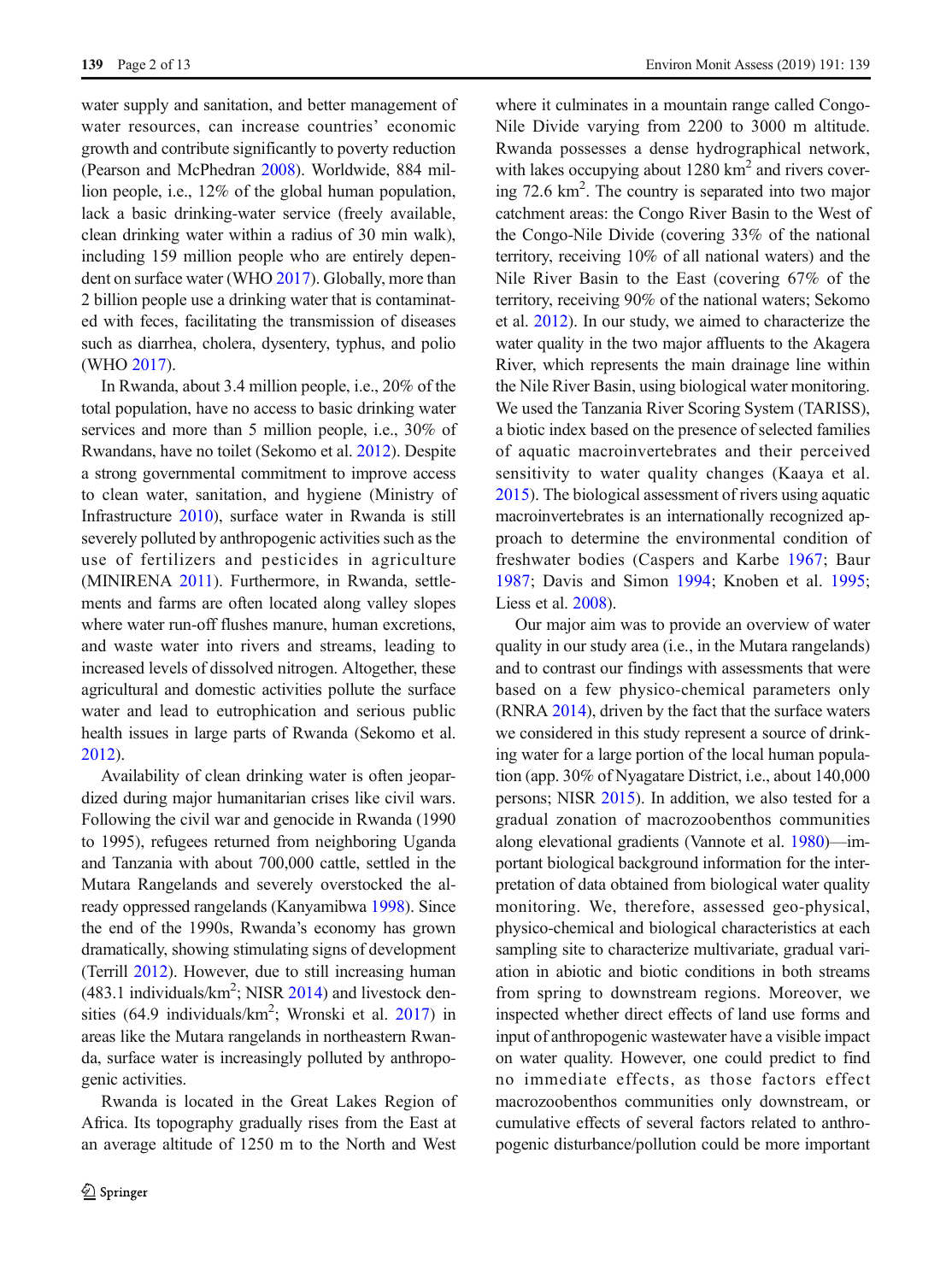than single indicators of disturbance/pollution at a given sampling site.

Our study is intended to serve as a starting point for continuous monitoring of water quality in the Mutara rangelands. Biological assessment of water quality is comparatively cost-efficient and requires only basic equipment (Walley and Judd [1993;](#page-13-0) Czerniawska-Kusza [2005\)](#page-11-0), and training local students by taxonomic experts to apply this technique can provide a solid basis for the implementation of water quality assessments in future surveys related to public health (Nile Basin Initiative [2005](#page-11-0)).

#### Material and methods

# Study area

We assessed biological water quality in two river systems, i.e., the Muvumba River (including its tributaries Kizinga and Ngoma), and the Karangazi River, both of which are crossing the degraded and overstocked Mutara grasslands in northeastern Rwanda (Fig. [1](#page-4-0)). Both rivers originate from the Byumba escarpment located to the South and West of the grassland. The escarpment was formed as a result of the uplift of the eastern rift shoulder of the Albertine Rift Valley, comprising a Jurassic to mid-Cretaceous surface ubiquitously covered by alumino-ferruginous laterites (Rossi [1980\)](#page-12-0). The escarpment is deeply dissected into flattopped sinuous ridges originally vegetated by "Lake Victoria transitional rain forest^ (Kindt et al. [2014](#page-12-0)), abruptly separating the Byumba surface from the much younger, more acidic and granitic Kagera surface, forming the Mutara grasslands to the East (Rossi [1980\)](#page-12-0). After almost complete deforestation of the Byumba escarpment (Kindt et al. [2014\)](#page-12-0), the area is nowadays largely covered by terraced slopes with small gardens and fields for subsistence agriculture (Van de Weghe [1990](#page-13-0)). The Mutara grasslands form—together with the Karagwe District in Tanzania and the Ankole grasslands in southwestern Uganda—the Akagera Ecosystem. The original vegetation of the Mutara comprised vast open grasslands and savannah woodlands that are nowadays heavily degraded and predominantly used for cattle grazing (Wronski et al. [2015a](#page-13-0), [2017\)](#page-13-0). Until 1997, large parts of the Mutara grasslands were protected as part of the Akagera National Park and the Mutara Game Reserve (Van de Weghe [1990](#page-13-0)). After the

Rwandan civil war, the Mutara Game Reserve and large parts of Akagera National Park were degazetted, reducing the protected area from an initial surface area of 2800  $km^2$  to about 1120  $km^2$  (Williams and Ntayombya [1999\)](#page-13-0).

The total catchment area of the Muvumba river system is 3714  $\text{km}^2$ , whereby 1568  $\text{km}^2$  are located within Rwandan borders and another 2146 km<sup>2</sup> in Uganda (WFGR [2017\)](#page-13-0). The Muvumba catchment finds its source in Rwanda, located in the mountainous and humid central northern part of the country at an altitude of 2030 m. After 22.5 km in Uganda, the Muvumba River flows back into Rwandan territory at an altitude of 1460 m. The length of the Muvumba River within Rwanda is approximately 56.3 km. South of Nyagatare, the Ngoma River, and a few kilometers north, the Kizinga River, contribute their flow to the Muvumba River, flowing in a northeasterly direction before joining the Akagera River at Kakitumba in the northeastern corner of Rwanda at an altitude of about 1280 m (WFGR [2017;](#page-13-0) Fig. [1\)](#page-4-0). Irrigated and agricultural wetlands (mainly for rice production) occupy a significant part of the catchment in the central and northeastern parts. The southern part of the catchment area is dominated by fields and numerous forest plantations. Natural open grassland is fringing the central part of the river along the border with Uganda.

The catchment area of Karangazi River comprises approximately 900 km<sup>2</sup>, entirely located within Rwandan territory. From its numerous sources in the Byumba escarpment, several creeks form the Karangazi River just before it reaches the Mutara grasslands at an altitude of 1395 m. From here, the river flows in northerly direction, forming a broad intermittent river slowly meandering through swamps of papyrus (Cyperus papyrus L.), Vossia cuspidata (Roxb.) Griff., and Echinochloa pyramidalis (L.) P. Beauv (Van de Weghe [1990](#page-13-0)). During the dry season, the river shrinks to a small creek, drying off over large parts, with water remaining only in pools and upstream of artificial dams. After about 54 km, the Karangazi drains into the Akagera River at an altitude of 1290 m, just north of the modern Akagera National Park.

#### Macrozoobenthos sampling

We collected macroinvertebrate samples from 55 locations, 36 along the Muvumba drainage system, including Kizinga and Ngoma tributaries, and 19 along the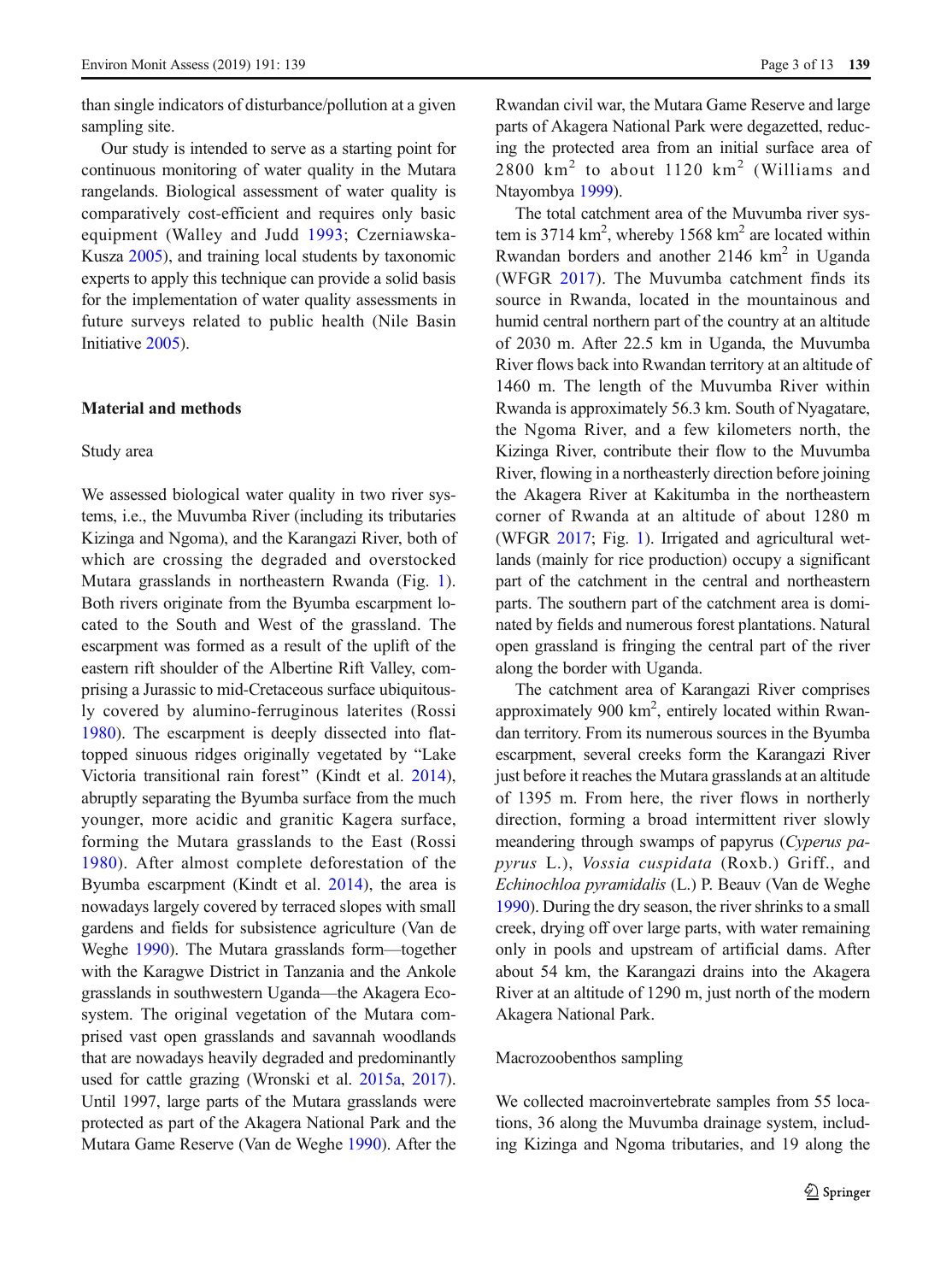<span id="page-4-0"></span>

Fig. 1 Location of the Mutara grasslands in northeastern Rwanda (inlet) and courses of the Muvumba and Karangazi River systems within the Mutara grasslands. Map modified from Kindt et al.

[\(2014](#page-12-0)) depicting current land use forms in the study area (gray: degraded grasslands, green/dark grays: escarpment with agriculture, blue/black: flood plains along the two river systems)

Karangazi River system. Sampling locations were set at approximately equal distances, i.e., (mostly) 2 to

(maximally) 6 km apart. Sites were chosen to reflect the diversity of microhabitats (pools, riffles, runs) and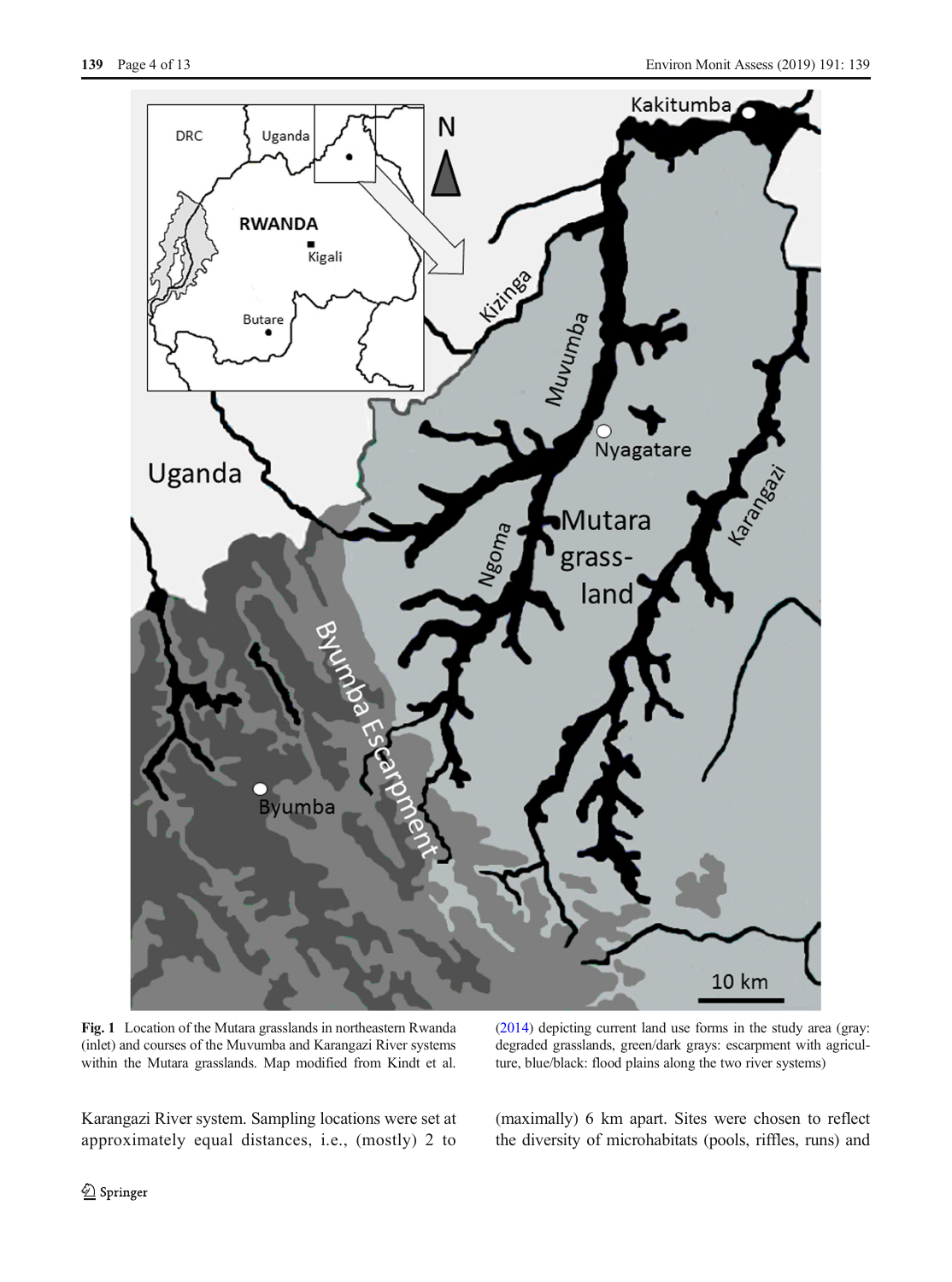substrate (mud, sand, gravel) available within the stream. To reveal a comprehensive assessment of different habitat types and to avoid an over- or underestimation of the respective organisms/families, samplings were carried out according to the ratio the habitats occupy at the sampling spot.

We obtained benthic macroinvertebrates (larger than 1 mm) using the kick sampling method as well as hand net sampling for leaf litter and sapropel (Hynes [2001\)](#page-11-0). A scoop net (diameter 20 cm, mesh size 1 mm) attached to a long handle was placed on the streambed against the flow, and the substrate in front of the net was agitated by simple kicks and steps. Eventually, we pulled the net against the stream, dredging through the substrate. For leaf litter and other plant debris, we used a handheld kitchen sieve (diameter 20 cm, mesh size 1 mm). Additionally, we removed stones, smaller rocks, and macrophytes from the stream and visually searched for macroinvertebrates. We combined subsamples in a bucket and rinsed the net into the bucket using river water. To standardize sampling efforts, we applied three catches of each collection method at each sampling location (about 5 m of river reaches). Sampling effort was uniform (90 min duration) and was conducted by one person at each location. We separated organisms according to taxonomic groups into screw top plastic containers using a sorting basin and a feather weight forceps. Samples were preserved in 70% ethanol, labeled, enumerated, and brought to the laboratory at the University of Rwanda-Nyagatare Campus.

Macroinvertebrates were determined to family level, since comprehensive keys to species (or genus) level were not available for the region. We recorded the number of families and the number of individuals per family at each sampling site using determination keys developed for southern Africa (Day et al. [1999,](#page-11-0) [2001a,](#page-11-0) [b,](#page-11-0) [2002;](#page-11-0) Day and de Moor [2002;](#page-11-0) de Moor and Day [2002](#page-12-0); de Moor et al. [2003](#page-12-0); Stals and de Moor [2007](#page-13-0)). For Trichoptera, Plecoptera, and Hemiptera, comprehensive keys were not available and, thus, determination relied on Scott ([1974](#page-12-0), [1976](#page-12-0), [1983](#page-12-0), [1993](#page-13-0)), Zwick ([2004](#page-13-0)), and an unpublished key for common families of Hemiptera (Unwin [2001\)](#page-13-0).

### Hydromorphology and habitat parameters

At each sampling site, we assessed water temperature ( $^{\circ}$ C) and oxygen content (DO) using a combined O<sub>2</sub>/ thermometer (WINLAB Data Line Oxygen-Meter,

Windaus-Labortechnik, Clausthal-Zellerfeld, Germany). We measured conductivity  $(\mu S/cm^2)$  using a handheld conductivity tester (Data Line Conductivity-Meter, WINLAB), while pH was determined using a Data Line  $pH-Meter$  (WINLAB; mean  $\pm$  SD, as well as minimum and maximum values are presented in Table [1\)](#page-6-0). Environmental variables were measured at three points and averaged for each sampling location. Physico-chemical characteristics were taken at different times of the day, i.e., whenever macrozoobenthos samples were collected.

Several additional environmental variables were estimated: presence or absence of macrophytes, river width, depth, and altitude at the sampling site. Velocity was estimated by timing the flow of buoyant sticks over a 2-m stretch (Gore [1996\)](#page-11-0). Human impact at each location was visually estimated as the shore structure (three levels: natural forest, grassland with pastoralism, agriculture including sylviculture) and as shore pollution (two levels: anthropogenic wastewater influx present, no pollution discernible). To avoid inter-observer bias, all estimates were taken by the same person throughout the study period.

#### Data analysis (water quality assessment)

The family level-based "Tanzania River Scoring System" (TARISS; Kaaya et al. [2015](#page-12-0)) was applied in this study to measure biological water quality using macroinvertebrates as biological indicators. TARISS is based on the "South African Scoring System" (SASS; Chutter [1998\)](#page-11-0) and was modified by adjusting the list of taxa and by assigning sensitivity weightings to three additional families (Ephemerythidae, Dicercomyzidae and Neritidae). Six SASS taxa known to be endemic to South Africa or Madagascar were excluded (Barbarochthonidae, Hydrosalpingidae, and Petrothrincidae), and three additional taxa (see above) were included, resulting in a total of 99 TARISS taxa (Kaaya [2014\)](#page-12-0). Indices at the family level may under- or overestimate water quality more than those based on the species level but are more adequate in terms of costefficiency and availability of taxonomic experts (Czerniawska-Kusza [2005](#page-11-0)). However, the index does not take into account the absolute abundance of each taxon (family), but merely the presence or absence of each family at the sampling site.

To establish the TARISS score, we assigned a score between 1 and 15 (low sensitivity [1–5], moderate [6–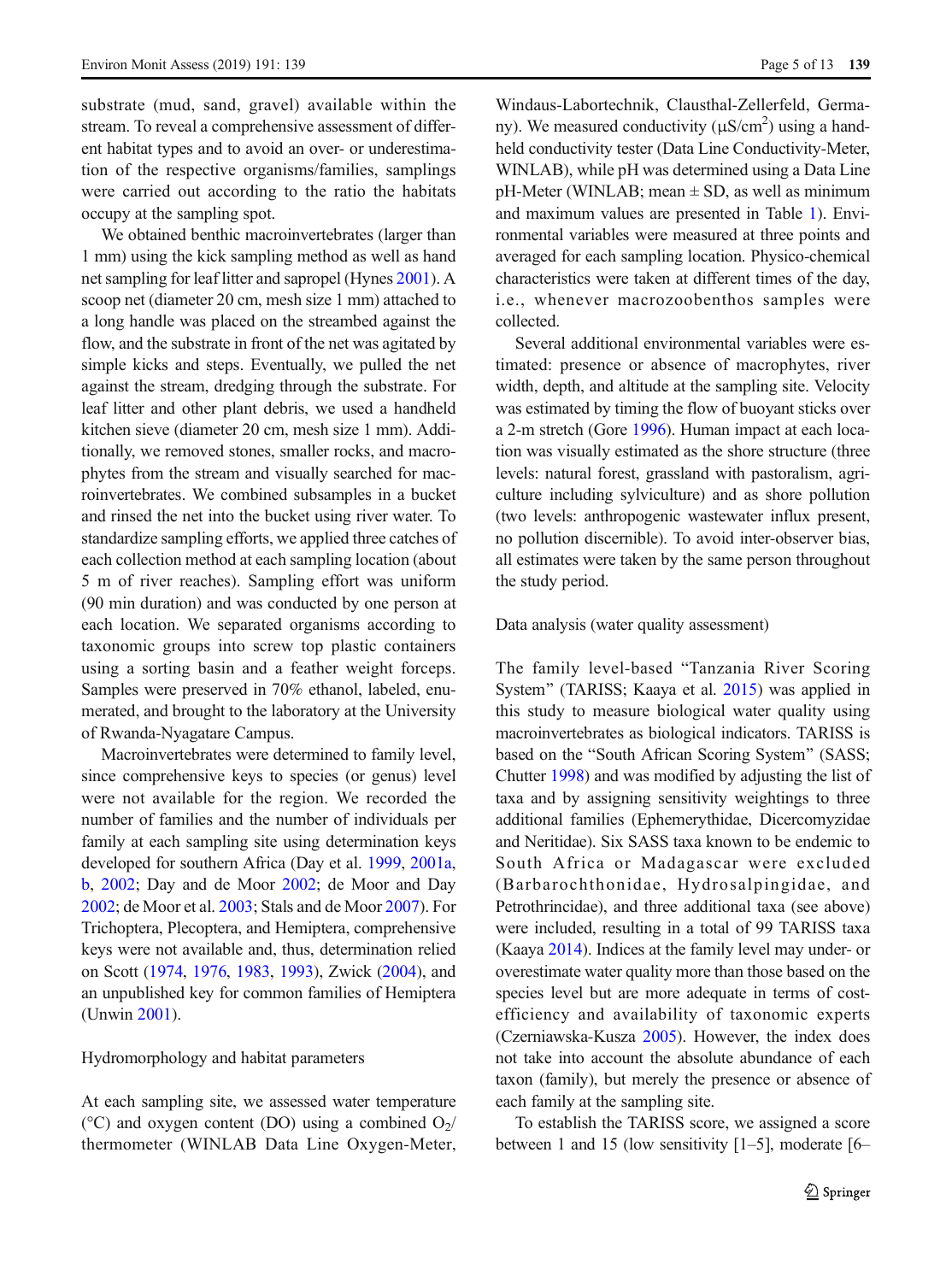<span id="page-6-0"></span>Table 1 Mean, standard deviation (SD), minimum, and maximum of physico-chemical water parameters assessed at 55 sampling sites along two river systems in the Mutara rangelands

|                                           | Mean   | SD.    | Max.    | Min.  |
|-------------------------------------------|--------|--------|---------|-------|
| pH                                        | 7.32   | 0.99   | 10.14   | 6.18  |
| Temperature $(^{\circ}C)$                 | 23.96  | 1.79   | 30.00   | 19.10 |
| Conductivity ( $\mu$ S cm <sup>-1</sup> ) | 316.60 | 228.04 | 1400.00 | 56.41 |
| Oxygen content<br>$(DO [mg L-1])$         | 2.34   | 0.42   | 2.99    | 1.36  |
| Water velocity (m/s)                      | 0.30   | 0.15   | 0.62    | 0.02  |

10] and high sensitivity [11–15]) to each identified family per site (Kaaya et al. [2015\)](#page-12-0). In case of the mayfly families Baetidae and Hydropsychidae, we used a sliding scale as these families are mostly represented by several species. The sliding scale operates under the assumption that the more species available at a given site, the less disturbed the site is, such that a sensitivity weighting of "4" is given to Baetidae or Hydropsychidae specimens if only one species was caught per site, "6" if two species were caught, and " $12$ " if more than two species were caught (Kaaya et al. [2015](#page-12-0)). In the few cases where no TARISS score was provided for an identified family, the taxon was either assigned to the lowest score for that order (e.g., Odonata) or it was scored according to where most other families were grouped (e.g., Diptera, Arynchobdellida).

The TARISS score reflects the families' perceived susceptibility to pollution, which is based on the principle that different aquatic invertebrates have different tolerances to different oxygen levels (Hynes [1960](#page-11-0)). For example, mayfly and stonefly families require high oxygen concentrations and are intolerant to oxygen consumption during the degradation of organic pollutants (Hynes [1960\)](#page-11-0) and thus score with the highest sensitivity class of " $10-15$ ." The lowest scoring invertebrates are "worms" (e.g., Oligochaeta) which score "1", as they are much more tolerant to low oxygen conditions. The overall TARISS score for each site was established by summing all scores for each family present at each site. To obtain a less biased average score, the overall TARISS score at each site was divided by the number of taxa (families) at a given site to produce a variable that is independent of sample size. A larger sample is likely to include more families, thus inflating the TARISS score if not standardized (Hawkes [1998](#page-11-0)). Biological water quality based on averaged TARISS scores was modified from Aquilina [\(2013\)](#page-11-0) as follows: 12–15 (very good), 9–12 (good), 6–9 (moderate), 4–6 (poor), and 1–4 (very poor).

#### Statistical analysis

To reduce random noise, we subjected physicochemical parameters such as pH, conductivity, and so forth (but not altitude, river width, etc.) to a smoothing procedure along continuous river stretches (e.g., independently for each affluent) as follows:  $y_i' = (0.05 \times$  $y_{i-2}$ ) + (0.15 ×  $y_{i-1}$ ) + (0.6 ×  $y_i$ ) + (0.15 ×  $y_{i+1}$ ) +  $(0.05 \times y_{i+2})$ . Predictor variables were then subjected to a factor reduction by means of a principal component analysis (PCA), based on a correlation matrix, using the Varimax option. Three PCs were retained that showed Eigenvalues  $> 1.0$  and cumulatively explained 63.01% of the total variance (Table 2).

We asked how various ecological predictor variables (condensed as three PCs, see above) and both indicators of human impact (wastewater influx, shore utilization) affect our biological indicator of water quality (i.e., TARISS scores). To this end, we used TARISS scores as the dependent variable in a general linear model (GLM), in which the three PCs were included as covariates and the two variables characterizing human impact as fixed factors. The two river drainages show marked differences in several geo-physical aspects; most importantly, the Karangazi River temporarily falls dry at

Table 2 Results of a principal component analysis (PCA) on geophysical, physico-chemical, and biotic predictor variables collected at all 55 sampling sites (63.01% cumulative variance explained)

| Variable                                 | PC1      | PC <sub>2</sub> | PC <sub>3</sub> |
|------------------------------------------|----------|-----------------|-----------------|
| Eigenvalue                               | 2.24     | 1.76            | 1.68            |
| Percent variance explained               | 24.86    | 19.54           | 18.61           |
| Altitude (m)                             | $-0.812$ | 0.361           | 0.046           |
| Width (m)                                | 0.875    | 0.235           | 0.083           |
| Depth $(m)$                              | 0.448    | 0.418           | $-0.517$        |
| Velocity (m $s^{-1}$ )                   | 0.229    | 0.445           | 0.633           |
| Temperature $(^{\circ}C)$                | 0.412    | $-0.240$        | 0.563           |
| $Oxygen$ (ppm)                           | $-0.613$ | $-0.018$        | $-0.184$        |
| pH                                       | 0.043    | 0.726           | 0.203           |
| Conductivity ( $\mu$ S m <sup>-1</sup> ) | 0.108    | $-0.775$        | 0.094           |
| Presence of macrophytes                  | $-0.021$ | $-0.119$        | $-0.773$        |

Principal components with an Eigenvalue > 1.0 were retained; axis loadings  $> 0.6$  and  $< -0.6$  are in italics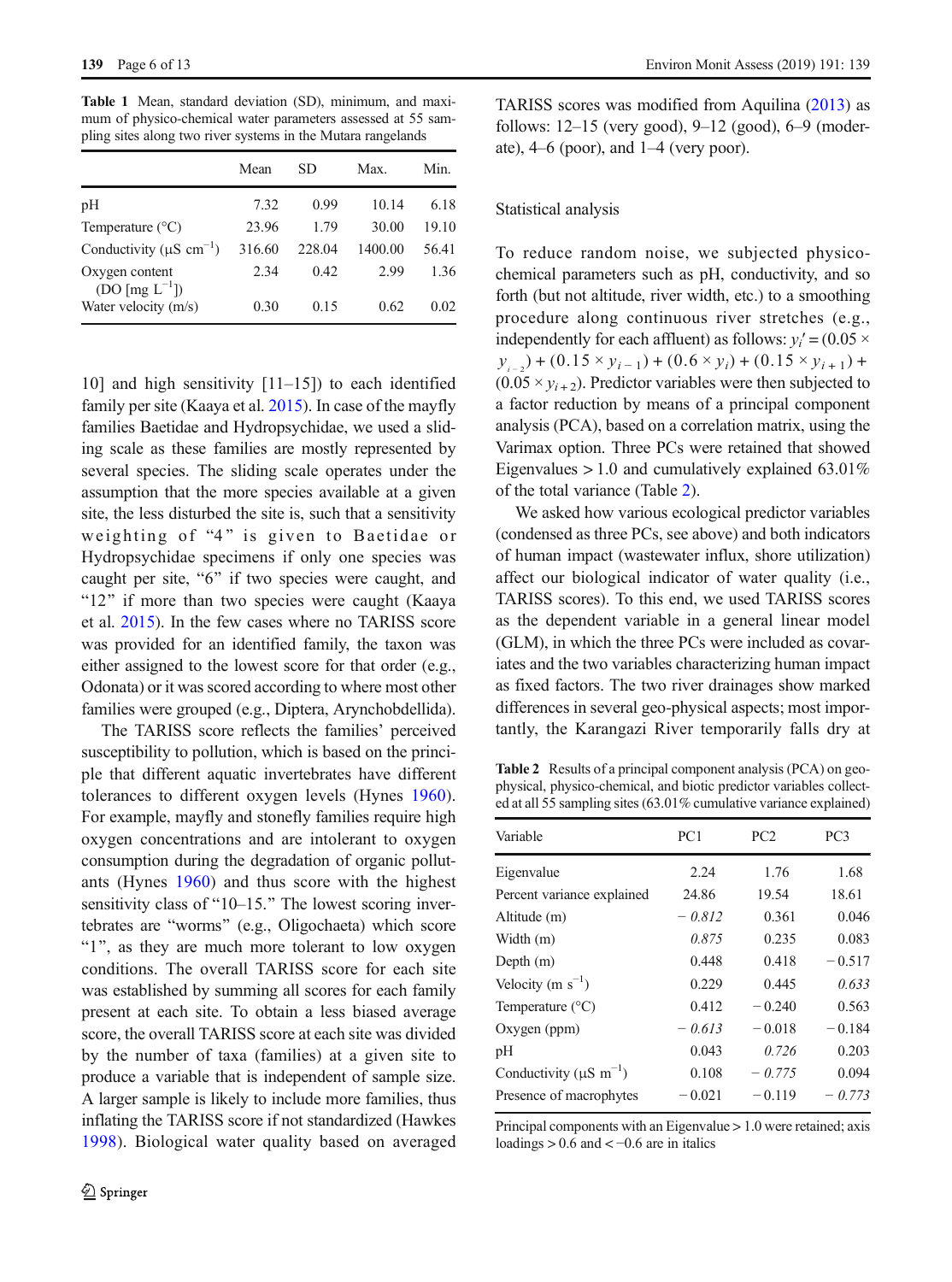<span id="page-7-0"></span>times, consisting only of stagnant rest pools. We, therefore, coded "river" as another factor. We initially included all two-way interaction terms but removed nonsignificant terms from the final model if  $P > 0.1$  ( $F <$ 1.262, *P* > 0.269, partial  $\eta_p^2$  < 0.036). Effect strengths were calculated as Wilks' partial eta square  $(\eta_p^2)$ . All statistical analyses were conducted using SPSS version 19.

# **Results**

Qualitative description of biological water quality

Following Aquilina [\(2013\)](#page-11-0), our biological water quality monitoring based on averaged TARISS scores characterized water quality in both river systems as "poor" (i.e., category 4–6), as mean  $(\pm \text{ SE})$  scores were determined as  $5.25 \pm 0.10$  for the Muvumba and  $4.79 \pm 0.12$ for the Karangazi River (Fig. 2). Minimum values (Muvumba 3.7, Karangazi 3.6) even reached scores below 4, suggesting "very poor," i.e., heavily contaminated, biological water quality (1–3; Aquilina [2013\)](#page-11-0). Both sampling sites were situated within the agriculturally used area above or just below the Byumba escarpment. "Moderate" biological water quality  $(> 6;$ Aquilina [2013](#page-11-0)) was measured only at one sampling site, located in the lower course of the Kizinga River, a major affluent to the Muvumba River.

Fig. 2 Average TARISS scores for the Muvumba and Karangazi River systems. Water quality classification follows Aquilina [\(2013\)](#page-11-0), whereby light shading indicates "very poor" quality, moderate shading "poor" quality, and dark shading "moderate" water quality

The five most abundant (mean percentage per sampling location  $\pm$  SE) macrozoobenthos orders encountered in Muvumba and Karangazi Rivers were Odonata  $(37.8 \pm 2.7\%)$ , represented by 4 families), followed by Gastropoda (25.5  $\pm$  4.9%; 3 families), Heteroptera (18.5  $\pm 2.0\%$ ; 11 families), Ephemeroptera (17.2  $\pm 2.0\%$ ; 3 families), Diptera (10.2  $\pm$  1.5%; 6 families), and Coleoptera (11.9  $\pm$  1.8%; 19 families). All others, including annelids and hirudineans, decapods, arachnids, bivalves, trichopterans, and plecopterans made up only  $9.6 \pm 1.5\%$  of the total macroinvertebrates retrieved at each sampling location. Details of macroinvertebrate family abundance and physico-chemical parameters at each sampling locations are presented in Table S1 (Online supplementary material).

#### Variation of TARISS scores along both river gradients

PCA on ecological predictor variables (except two indicators of anthropogenic impact/pollution) yielded three PCs. The first PC received high axis loadings from altitude, stream width, and oxygen content (Table [2\)](#page-6-0), characterizing environmental variation ranging from highly oxygenated headwaters to less oxygen-rich downstream sections. The second PC received high axis loadings from pH and conductivity, whereby both variables loaded in opposing directions (Table [2](#page-6-0)). A decreasing pH with gradually increasing water conductivity is indicative of an influx of acidifying material, decay

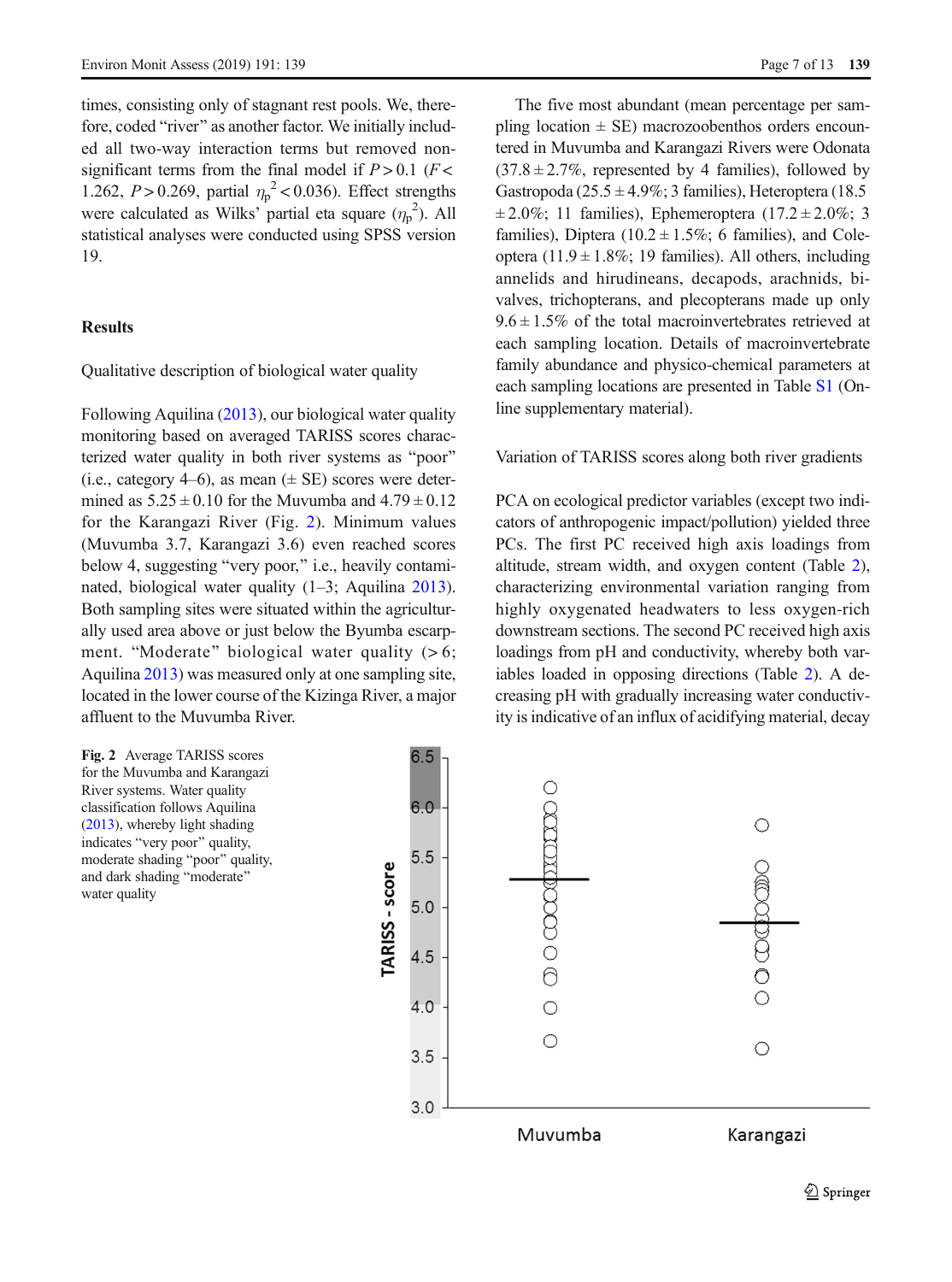<span id="page-8-0"></span>of organic matter, or presence of acidic soils and base rock along the stream gradients considered in this study. The third PC received high axis loadings from stream velocity and presence of macrophytes, which loaded in opposing directions, reflecting more macrophyte growth in calm stream sections (Table [2](#page-6-0)).

In our GLM using the TARISS score as the dependent variable, a highly significant effect of the factor river was detected (Table 3). This reflects that mean  $(±$ SE) TARISS scores were  $5.25 \pm 0.10$  for the Muvumba River, but somewhat lower  $(4.79 \pm 0.12)$  in case of the Karangazi River. No significant main effects of both fixed factors related to human impact/pollution were found; likewise, the three PCs capturing environmental variation had no significant main effects. We found a highly significant interaction effect of PC1  $\times$  PC2, while the interaction of shore utilization  $\times$  PC1 only bordered statistical significance (Table 3).

To depict the significant interaction effect, we split the data set by the empirical median value of PC2 and show scatterplots and linear regression fits for the dependency of TARISS scores on PC1 for both cohorts of data (Fig. 3). In the cohort of data with values of PC2 smaller than the empirical median value (i.e., relatively lower pH but higher conductivity), we found TARISS scores to increase with increasing values of PC1, i.e., towards river sections in downstream direction. By contrast, in the cohort of data with values of PC2 larger than the empirical median value (relatively higher pH but lower conductivity), no such effect—and even a slight

Table 3 Results of a GLM using our biological indicator of water quality (TARISS scores) as the dependent variable, three PCs reflecting environmental variation (Table [2\)](#page-6-0) as covariates and two forms of human impact (presence or absence of wastewater influx, shore utilization) as well as "river" (two drainages: Muvumba and Karangazi) as fixed factors

| Factor                         | df             | F     | $\overline{P}$ | Wilks' partial<br>$\eta_\mathrm{p}$ |
|--------------------------------|----------------|-------|----------------|-------------------------------------|
| Shore utilization              | 2              | 0.70  | 0.50           | 0.03                                |
| Pollution                      | 1              | 0.22  | 0.64           | 0.005                               |
| River                          | 1              | 14.21 | $\leq 0.0001$  | 0.24                                |
| PC1                            | 1              | 0.11  | 0.74           | 0.002                               |
| PC <sub>2</sub>                | 1              | 1.11  | 0.30           | 0.03                                |
| PC <sub>3</sub>                | 1              | 0.006 | 0.94           | < 0.0001                            |
| $PC1 \times PC2$               | 1              | 11.20 | 0.002          | 0.20                                |
| Shore utilization $\times$ PC1 | $\mathfrak{D}$ | 2.91  | 0.07           | 0.12                                |
| Error                          | 44             |       |                |                                     |

Significant effects are indicated by italics



Fig. 3 Visualization of the interaction effect of PC1  $\times$  PC2 on TARISS scores (see Table 3). Decreasing TARISS scores with increasing values of PC1 (Table [2](#page-6-0)) become evident for the data with values of PC2 larger than the median (shaded square, dashed line; linear regression:  $R^2 = 0.014$ ), while slightly increasing TARISS scores with increasing values of PC1 are seen in case of the data with values of PC2 smaller than the median (bold rhomb, solid line;  $R^2 = 0.056$ )

decrease with increasing values of PC1—was observed (Fig. 3). This means that when the influx of acidifying material and/or contact with acidic soils was comparatively strong, increased biodiversity was seen in downstream sections, but this effect did not become apparent when the influx of acidifying material and/or contact with acidic soils was comparatively weak.

# Discussion

Biological water quality of Muvumba and Karangasi Rivers

The overall biological water quality in both Muvumba and Karangasi Rivers was found to be poor (Fig. [2\)](#page-7-0). Based on assessments of chemical pollution, including measurements of pH, major ions, and fluoride, the water quality of the Muvumba river was announced to have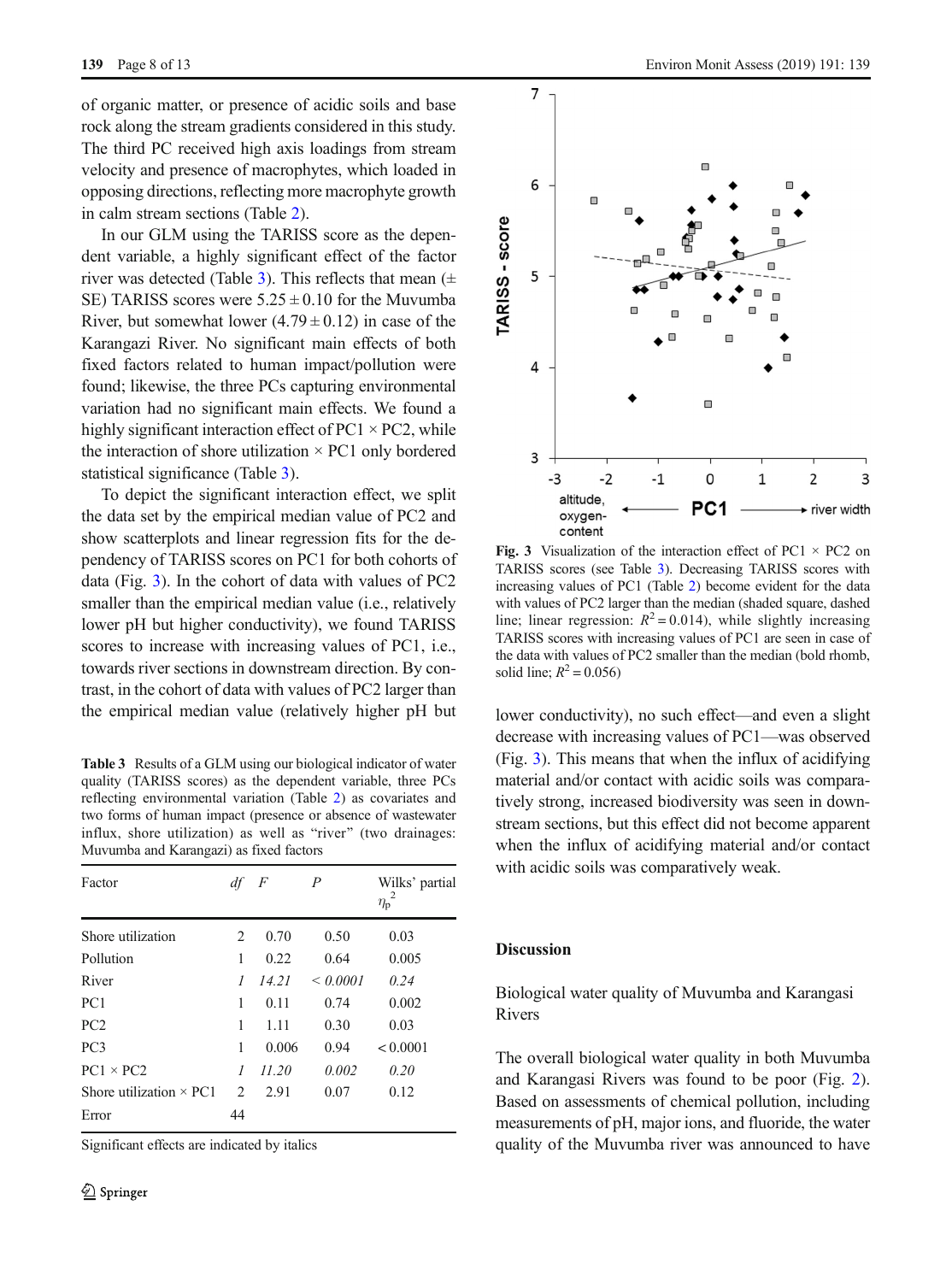improved from an original evaluation as "strongly modified" in 2009 to "good" in 2014 (RNRA [2014\)](#page-12-0). The discrepancy to our findings may be partly explained by different methodological approaches, as we used macrozoobenthos species to determine water quality. To date, it is widely acknowledged that the results obtained from physico-chemical studies merely reflect the conditions prevailing when the respective sample was taken (Resh et al. [1996](#page-12-0)). By contrast, biomonitoring methods, i.e., environmental monitoring techniques that utilize living organisms to assess environmental quality, provide an indication of both the current water quality as well as longer-term changes (Resh et al. [1996](#page-12-0)). Macroinvertebrate communities show a time lag in their recovery after water conditions have improved (Palmer et al. [2010;](#page-12-0) Leps et al. [2016](#page-12-0)). This is particularly true for sources of pollution that occur only sporadically (like pesticide influx after heavy rain) but still have a profound effect on biological communities and should be considered when evaluating water quality (Palmer et al. [2010](#page-12-0); Leps et al. [2016](#page-12-0)).

Using scores of biological water quality has become increasingly popular in recent years to investigate the water quality of African rivers. Several studies across the African continent have demonstrated poor water quality based on the TARISS or similar indices (e.g., South Africa: Chutter [1998](#page-11-0); Kenya: Ndaruga et al. [2004;](#page-12-0) Uganda: Kasangaki et al. [2006](#page-12-0), [2008](#page-12-0); Rwandan rivers draining into Lake Kivu: Wronski et al. [2015b](#page-13-0); Tanzania: Kaaya et al. [2015](#page-12-0)). The index used is based on presence/absence of families. As such, it is less sensitive to seasonality and stochasticity effects compared to approaches based on abundance data. The latter would require significantly higher field and lab efforts and are therefore less practicable at the scale and under conditions of our study. Robustness of indices such as TARISS has been tested and proven repeatedly (Pintoa et al. [2009](#page-12-0); Rîşnoveanua et al. [2017\)](#page-12-0). We are, therefore, confident that applying abundance measures would not have changed our overall conclusions.

Domestic waste water (Olomukoro and Ezemonye [2007](#page-12-0); Wronski et al. [2015b](#page-13-0)), agriculture (Ngoye and Machiwa [2004;](#page-12-0) Mbalassa et al. [2014\)](#page-12-0), and logging of natural forest (Kasangaki et al. [2006,](#page-12-0) [2008\)](#page-12-0) were identified as the main sources of contamination. The most likely source of organic material in our study system is run-off from cultivated and deforested areas including the influx of human and livestock feces (Bagalwa [2006\)](#page-11-0).

However, the two factors we assessed qualitatively in our present study to reflect disturbance and pollution, i.e., shore structure and shore pollution, had no immediate effect on the biological water quality. This may be attributed to the fact that cumulative effects play a more important role than the two factors alone and that effects may manifest themselves only further downstream (Liess and von der Ohe [2005](#page-12-0)). Moreover, both rivers are generally heavily polluted so that single sources of pollution are unlikely to add much to the overall severe pollution level.

Drinking water polluted by chemicals or fecal bacteria causes severe health problems to humans and their livestock. Pathogenic or disease-causing organisms can affect consumers by causing waterborne diseases such as diarrhea, typhoid fever, or even death if not treated (Yu et al. [2011\)](#page-13-0). The Mutara rangelands largely match the Nyagatare District, which is the largest and second most populated district in Rwanda. In 2012, the district had about 467,000 inhabitants (NISR [2014](#page-12-0)), of which about 20% had no access to safe water supplies, entirely relying on unprotected water sources such as streams, rivers, cisterns, and poorly constructed wells (Water Aid Rwanda [2016\)](#page-13-0). Rwanda's commitments to "Vision 2020," the "Economic Development and Poverty Reduction Strategy (EDPRS)," as well as to the "Millennium Development Goals" have already resulted in good progress in extending water supply and sanitation coverage to the inhabitants of Nyagatare District (AMCOW [2011](#page-11-0)). This will help to address the pressures related to water pollution, especially where urban runoff drains into rivers and at the same time will help to reduce the risk of waterborne disease epidemics. Moreover, as a response to the water quality and quantity issues described above, Rwanda has established an effective water resources governance framework and committed itself to an "Integrated Water Resources Management (IWRM)" approach (MINIRENA [2011](#page-12-0)). Regarding sediment as a form of pollution, such rather bureaucratic approaches to combat water pollution often forget to enforce measures that should be taken to regulate agricultural and deforestation activities upriver to avoid further deterioration of downstream conditions (Mbalassa et al. [2014](#page-12-0)). Heavy rains, in combination with unsustainable agricultural practices, deforestation, and steep slopes contribute to erosion and the consequent siltation of water bodies.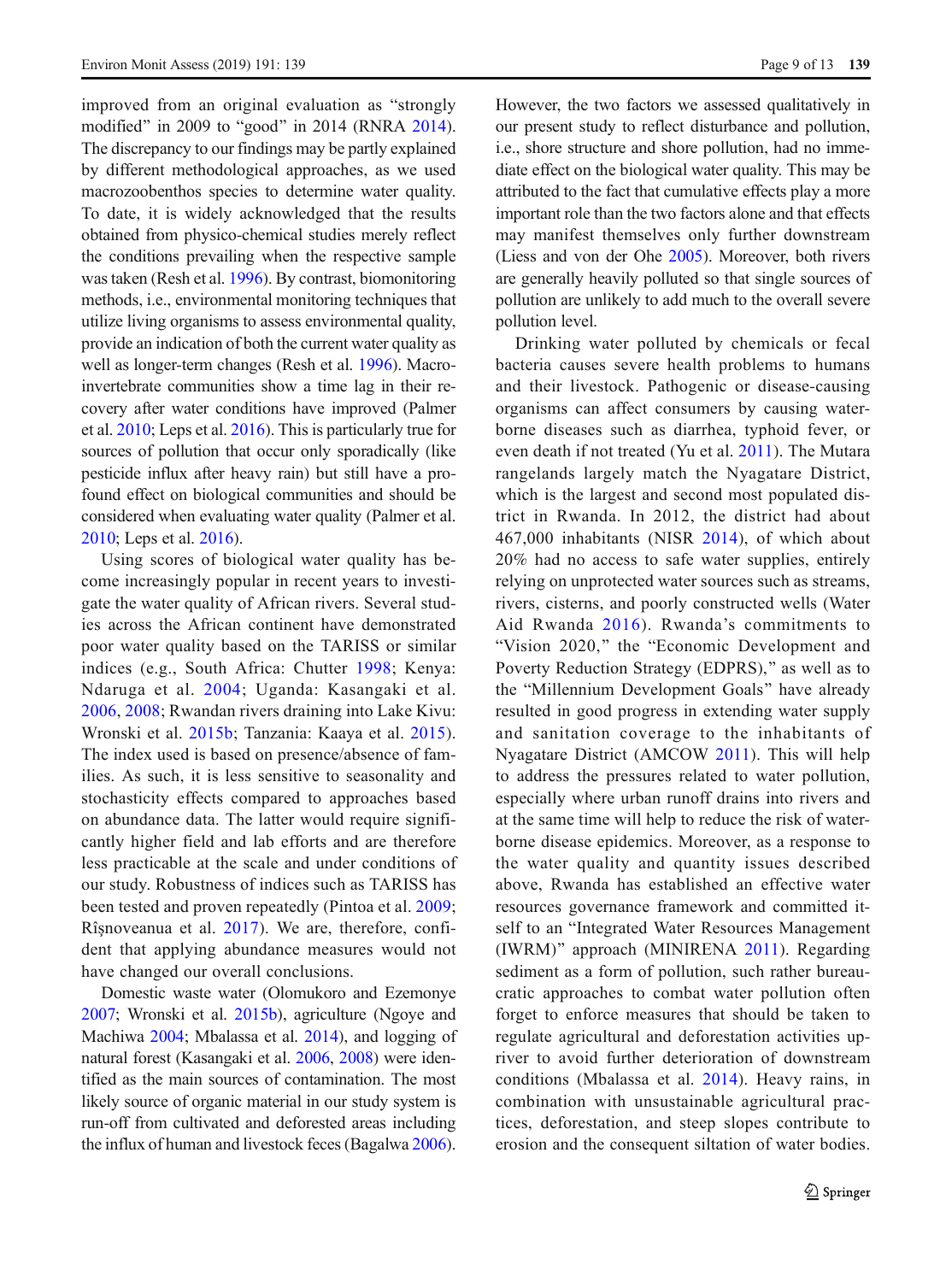#### Variation of TARISS scores along river gradients

The Karangasi River showed somewhat lower diversity of macrozoobenthos communities than the Muvumba River, which reflects that temporal desiccation and formation of isolated pools during the dry season render the Karangasi River uninhabitable for those taxa that do not tolerate phases of hypoxia or complete drying-off of the water, while still providing suitable conditions, e.g., for members of the families Curculionidae, Empididae, Gerridae, Gomphidae, Hydrochidae, Notonemouridae, Scirtidae, and others (Della-Bella et al. [2005\)](#page-11-0). TARISS scores increased towards downstream regions across rivers, but only when influx of acidifying material and/ or contact with acidic soil and base-rock was high. In theory, increasing biodiversity from lower- towards mid-order stream sections could—at least in part—be a function of increased availability of particulate organic material (POM; Ward and Stanford [1979\)](#page-13-0). If this was the case, then the cohort of data with PC2 < median value (Fig. [3](#page-8-0)) would represent sites with more influx of organic material, the decay of which brings about a lower pH. We do, however, find this explanation unlikely, as pollution with organic material is strong throughout our study system. According to the "River Continuum Concept^ (e.g., Vannote et al. [1980](#page-13-0)), however, the mid-order reach of a river (epi-potamal) represents a transition zone between the higher elevation, steeply sloped mountain streams (i.e., low-order stream sections; rhithral) and the lower elevation, shallow-sloped alluvial river reach (high-order sections; potamal). As an area of transition between these two hydromorphic conditions, the mid-order reach represents an ecotone, serving either as the downstream or upstream limit of ecological tolerance for many taxa (Allan and Castillo [2007\)](#page-11-0). Rapid faunal replacement thus occurs over a relatively short stream reach. Because of a certain degree of overlap among taxa associated solely with upstream or downstream hydromorphic conditions, an edge effect usually accounts for the higher biotic diversity observed in this river region (Allan and Castillo [2007](#page-11-0)).

We argue that the following line of argumentation explains the patterns detected in our present study: Degraded upstream sites (both agricultural and deforested) are responsible for the high load of suspended materials in increased runoff from agricultural fields on the steepsided slopes, increasing the concentration of fertilizers (Sutherland et al. [2002](#page-13-0)). Fertilizers such as phosphate and nitrate lead to increased alkalinity of the river water and adversely affect the macroinvertebrate abundance and diversity (in our study, this would be reflected by no increased biodiversity towards downstream sections when PC2 was greater than the empirical median; Fig. [3\)](#page-8-0). Only if surface water is traveling the schistose or metamorphous bedrock areas, like that of the Byumba escarpment, it is characterized by low hardness and alkalinity, i.e., low values of pH (Ndayisaba and Mihale [2015](#page-12-0)). Moreover, under laterite soils, as found in the Mutara rangelands, availability of phosphate will be reduced through the fixation of phosphate by free anions. This will be further enhanced under acidic conditions, since phosphate will be fixed by free iron and aluminum oxides. In our study, the less disturbed condition (i.e., less phosphate and nitrogen) was reflected by slightly increased biodiversity towards downstream sections when PC2 was smaller than the empirical median (Fig. [3\)](#page-8-0), following the pattern predicted from the River Continuum Concept (Vannote et al. [1980](#page-13-0)).

Overall, effects of abiotic and biotic components were comparatively weak (see  $R^2$  values in Fig. [3\)](#page-8-0), strengthening our argument that river scoring based on TARISS provides a valuable resource for biological water quality assessment in our study area. In other words, the obtained data mainly provide information about the water quality in a given river stretch and only to a minor extent reflect variation along river gradients. Establishing a specific "Rwandan River Scoring System" should be prioritized in future studies to account for regional differences of aquatic invertebrate faunas across the African continent and to allow an effective regional monitoring. However, even though macrozoobenthos communities might be very specific to East Africa (or Rwanda), it will be imperative to compare and align the new index with other indices established in South Africa, e.g., the South African Scoring System (SASS; Chutter [1998\)](#page-11-0) which was already successfully applied to Rwandan rivers draining into Lake Kivu (Wronski et al. [2015b\)](#page-13-0), as well as in Europe (Caspers and Karbe [1967;](#page-11-0) Baur [1987;](#page-11-0) Davis and Simon [1994;](#page-11-0) Knoben et al. [1995](#page-12-0); Liess et al. [2008\)](#page-12-0).

# **Conclusions**

Biological assessment of water quality in the densely populated and overstocked Mutara rangelands revealed a poorer water quality than previously reported (RNRA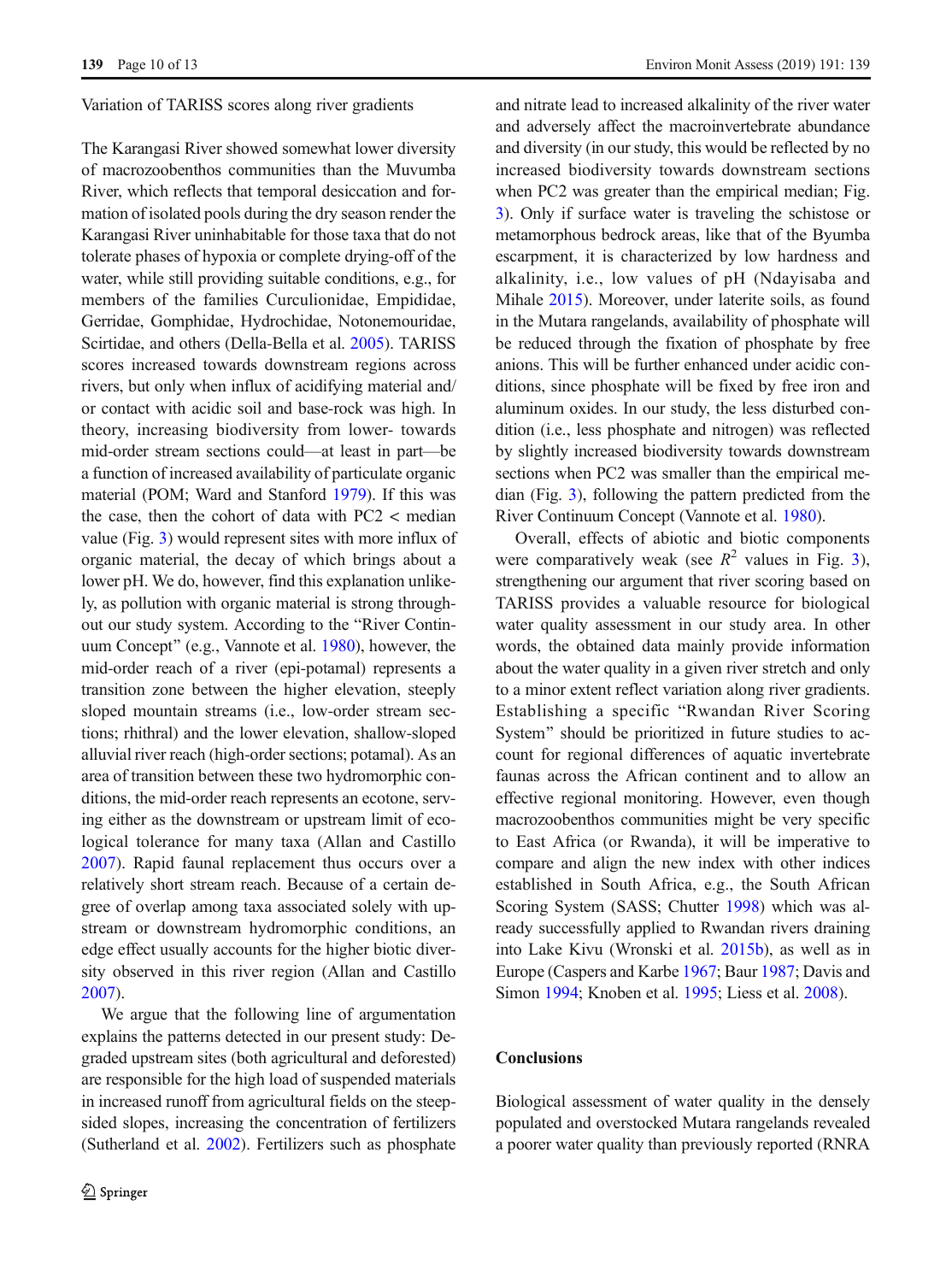<span id="page-11-0"></span>[2014\)](#page-12-0). This raises several issues related to public health, as a large number of people in our study area rely on surface water to sustain their livelihoods (NISR [2015](#page-12-0)). We advise the continuous monitoring of water quality in the streams examined herein (as well as other surface water bodies in Rwanda) using the methodological framework described in our present study. Water protection measures are urgently required, for example, to reduce waste water influx (via sanitation programs) and to maintain soil integrity in upstream areas (e.g., via the implementation of protected areas and banning of agricultural practices in riverine forests) (Kasangaki et al. [2006,](#page-12-0) [2008](#page-12-0)).

Acknowledgments We thank Eric Cybahiru for helping with sample collection and logistics during field work.

Funding information We received financial support in the form of a University of Rwanda Post-Doctoral Research Grant (UR—CRA/08/7/2014, cycle 2014) and from DFG-TWAS Vereinbarung zur Förderung eines Gastaufenthalts (DFG-TWAS KL 2378/3-1; PL 470/4-1).

Compliance with ethical standards None of the authors have to disclose any potential conflict of interest. Our research did not involve any human participants. If possible, macroinvertebrates were identified at the sampling location and released after identification. Others were preserved in 70% ethanol and identified in the laboratory.

Publisher's note Springer Nature remains neutral with regard to jurisdictional claims in published maps and institutional affiliations.

#### References

- African Ministers' Council on Water, AMCOW. (2011). Water supply and sanitation in Rwanda—turning finance into services for 2015 and beyond, Country status overview. Kigali: AMCOW.
- Allan, J. D., & Castillo, M. M. (2007). Stream ecology: structure and function of running waters. Dordrecht: Springer.
- Aquilina, R. (2013). Pre-restoration assessment of the Hogsmill and River Wandle. Bournemouth: Institute of Ecology and Environmental Management.
- Bagalwa, M. (2006). The impact of land use on water quality of the Lwiro River, Democratic Republic of Congo, Central Africa. African Journal of Aquatic Science, 31, 137–143.
- Baur, W. (1987). Gewässergüte bestimmen und beurteilen. Hamburg: Paul Parey.
- Caspers, H., & Karbe, L. (1967). Vorschläge für eine saprobiologische Typisierung der Gewässer. International Review of Hydrobiology, 52, 145–162.
- Chutter, F. M. (1998). Research on the rapid biological assessment of water quality impacts in streams and rivers. Windhoek: Water Research Commission and Environmentek CSIR Report No. 422/98.
- Czerniawska-Kusza, I. (2005). Comparing modified biological monitoring working party score system and several biological indices based on macroinvertebrates for water-quality assessment. Limnologica, 35, 169–176.
- Davis, W. S., & Simon, T. P. (1994). Biological assessment and criteria—tools for water resource planning and decision making. Boca Raton: Lewis Publishers.
- Day, J. A., & de Moor, I. J. (2002). Guides to the freshwater invertebrates of Southern Africa, vol. 5. Non-arthropods: protozoans, porifera, cnidaria, plathyhelminthes, nemertea, rotifera, nematoda, nematomorpha, gastrotrichia, bryozoa, tardigrada, polychaeta, oligochaeta and hirudinea. Pretoria: South African Water Research Commission Report TT 167/ 02.
- Day, J. A., Stewart, B. A., de Moor, I. J., & Louw, A. E. (1999). Guides to the freshwater invertebrates of Southern Africa, vol. 2. Crustacea 1: Notostraca, Anostraca, Conchostraca and Cladocera. Pretoria: South African Water Research Commission Report, TT 121/00.
- Day, J. A., de Moor, I. J., Stewart, B. A., & Louw, A. E. (2001a). Guides to the freshwater invertebrates of Southern Africa, Vol. 3. Crustacea 2: Ostracoda, Copepoda and Branchiura. Pretoria: South African Water Research Commission Report TT140/08.
- Day, J. A., Stewart, B. A., de Moor, I. J., & Louw, A. E. (2001b). Guides to the freshwater invertebrates of Southern Africa, Vol. 4. Crustacea 3: Bathynellacea, Amphipoda, Isopoda, Spelaeogripacea, Tanaidacea and Decapoda. Pretoria: South African Water Research Commission Report TT 141/ 00.
- Day, J. A., Harrison, A. D., & de Moor, I. J. (2002). Guides to the freshwater invertebrates of Southern Africa, Vol. 3. Diptera. Pretoria: South African Water Research Commission Report TT201/02.
- Della-Bella, V., Bazzanti, M., & Chiarotti, F. (2005). Macroinvertebrate diversity and conservation status of Mediterranean ponds in Italy: water permanence and mesohabitat influence. Aquatic Conservation, 15, 583– 600.
- Gore, J. A. (1996). Discharge measurements and stream flow analysis. In F. R. Hauer & G. A. Lamberti (Eds.), Methods in stream ecology (pp. 51–77). San Diego: Academic Press.
- Hawkes, H. A. (1998). Origin and development of the Biological Monitoring Working Party score system. Water Research, 32, 964–968.
- Hynes, H. B. N. (1960). The biology of polluted waters. Liverpool: Liverpool University Press.
- Hynes, H. B. N. (2001). The ecology of running waters. Liverpool: Liverpool University Press.
- Nile Basin Initiative. (2005). National Nile Basin Water Quality Monitoring Baseline Report for Rwanda. Kigali: Nile Basin Initiative Transboundary Environmental Action Project.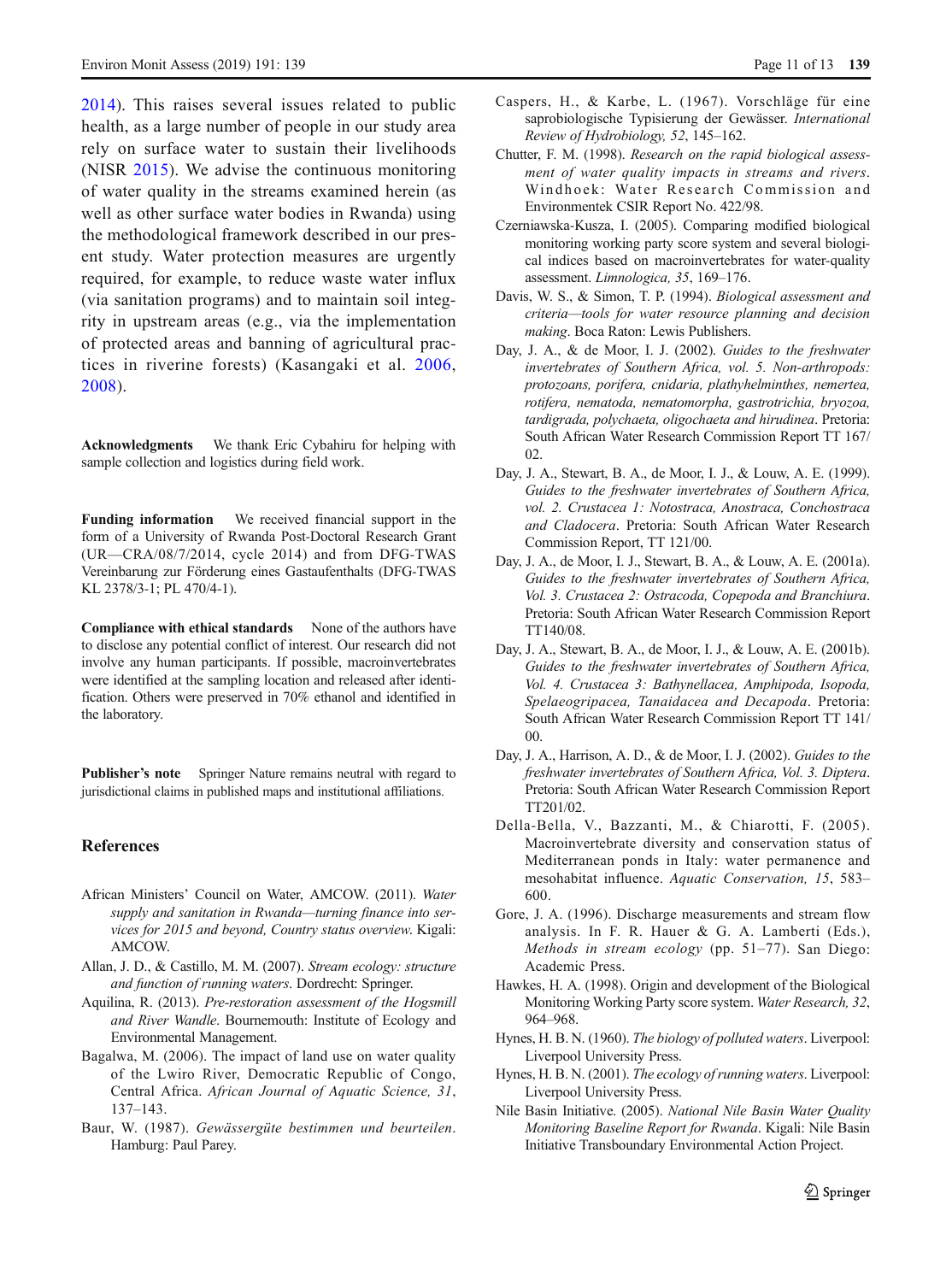- <span id="page-12-0"></span>Kaaya, L. T. (2014). Biological assessment of tropical riverine systems using aquatic macroinvertebrates in Tanzania, East Africa. Cape Town: University of Cape Town.
- Kaaya, L. T., Day, J., & Dallas, H. F. (2015). Tanzania River Scoring System (TARISS): a macro-invertebrate- based biotic index for rapid bio-assessment of rivers. African Journal of Aquatic Science, 40, 109–117.
- Kanyamibwa, S. (1998). Impact of war on conservation: Rwandan environment and wildlife in agony. Biodiversity and Conservation, 7, 1399–1406.
- Kasangaki, A., Babaasa, D., Efitre, J., McNeilage, A., & Bitariho, R. (2006). Links between anthropogenic perturbations and benthic macroinvertebrate assemblages in Afro-montane forest streams in Uganda. Hydrobiologia, 563, 231–245.
- Kasangaki, A., Capman, L. J., & Balirw, J. (2008). Land use and the ecology of benthic macroinvertebrate assemblages of high altitude rainforest streams in Uganda. Freshwater Biology, 53, 681–697.
- Kindt, R., van Breugel, P., Lillesø, J.-P. B., Minani, V., Ruffo, C. K., Gapusi, J., Jamnadass, R., & Graudal, L. (2014). Atlas and tree species composition for Rwanda. Potential natural vegetation of eastern Africa (Ethiopia, Kenya, Malawi, Rwanda, Tanzania, Uganda and Zambia), vol 9. Copenhagen: University of Copenhagen.
- Knoben, R. A. E., Roos, C., & van Oirschot, M. C. M. (1995). Biological assessment methods for watercourses. UN/ECE Task Force on Monitoring & Assessment, vol. 3. Lelystad: Netherlands Ministry of Transport, Public Works and Water Management, RIZA Institute for Inland Water Management and Waste Water Treatment.
- Leps, M., Sundermann, A., Tonkin, J. D., Lorenz, A. W., & Haase, P. (2016). Time is no healer: increasing restoration age does not lead to improved benthic invertebrate communities in restored river reaches. Science of the Total Environment, 557, 722–732.
- Liess, M., & von der Ohe, P. C. (2005). Analyzing effects of pesticides on invertebrate communities in streams. Environmental Toxicology and Chemistry, 24, 954–965.
- Liess, M., Schäfer, R., & Schriever, C. (2008). The footprint of pesticide stress in communities—species traits reveal community effects of toxicants. Science of the Total Environment, 406, 484–490.
- Mbalassa, M., Bagalwa, J. J. M., Nshombo, M., & Kateyo, M. E. (2014). Assessment of physicochemical parameters in relation with fish ecology in Ishasha River and Lake Edward, Albertine Rift Valley, East Africa. International Journal of Current Microbiology and Applied Sciences, 3, 230–244.
- Ministry of Infrastructure, Republic of Rwanda. (2010). Rwanda National Policy and Strategy for Water Supply and Sanitation Services. Kigali: Ministry of Infrastructure.
- Ministry of Natural Resources, Republic of Rwanda, MINIRENA. (2011). Water resources management sub-sector strategic plan (2011–2015). Kigali: MINIRENA.
- de Moor, I. J., & Day, J. A. (2002). Guides to the freshwater invertebrates of Southern Africa, Vol. 6. Arachnida and Mollusca. Pretoria: South African Water Research Commission Report TT182/02.
- de Moor, I. J., Day, J. A., & de Moor, F. C. (2003). Guides to the freshwater invertebrates of Southern Africa, Vol. 7. Arachnida and Mollusca. Pretoria: South African Water Research Commission Report TT 207/03.
- National Institute of Statistics of Rwanda, NISR. (2014). Fourth Population and Housing Census, Rwanda 2012. Kigali: Ministry of Finance and Economic Planning, National Institute of Statistics of Rwanda.
- National Institute of Statistics of Rwanda, NISR. (2015). Rwanda poverty profile, 2013/2014. Results of Integrated Household Living Conditions Survey. Kigali: National Institute of Statistics of Rwanda.
- Ndaruga, A. M., Ndiritu, G. G., Gichuki, N. N., & Wamich, W. N. (2004). Impact of water quality on macroinvertebrate assemblages along a tropical stream in Kenya. African Journal of Ecology, 42, 208–216.
- Ndayisaba, L., & Mihale, M. J. (2015). Seasonal impacts of land use practices on water quality in Ngoma District, Rwanda. The African Resources Development Journal, 2, 1–20.
- Ngoye, E., & Machiwa, J. F. (2004). The influence of land-use patterns in the Ruvu River watershed on water quality in the river system. Physics and Chemistry of the Earth, 29, 1161– 1166.
- Olomukoro, J. O., & Ezemonye, L. I. N. (2007). Assessment of the macro-invertebrate fauna of rivers in southern Nigeria. African Zoology, 42, 1–11.
- Palmer, M. A., Menninger, H. L., & Bernhardt, E. (2010). River restoration, habitat heterogeneity and biodiversity: a failure of theory or practice? Freshwater Biology, 55, 205–222.
- Pearson, J., & McPhedran, K. (2008). A literature review of the non-health impacts of sanitation. Waterlines, 27, 48–61.
- Pintoa, R., Patrício, J., Baeta, A., Fath, B. D., Neto, J. M., & Marques, J. C. (2009). Review and evaluation of estuarine biotic indices to assess benthic condition. Ecological Indicators, 9, 1–25.
- Resh, V. H., Myers, M. J., & Hannaford, M. J. (1996). Macroinvertebrates as biotic indicators of environmental quality. In F. R. Hauer & G. A. Lamberti (Eds.), Methods in stream ecology (pp. 647–667). San Diego: Academic Press.
- Rîşnoveanua, G., Chiriac, G., & Moldoveanu, M. (2017). Robustness of the biotic indicators used for classification of ecological status of lotic water bodies: a testing method when the data series are short. Ecological Indicators, 76, 170–177.
- Rossi, G. (1980). Tectonique, surfaces d'aplanissement et problèmes de drainage au Rwanda-Burundi. Revue de Géomorphologie Dynamique, 3, 81–100.
- Rwanda Natural Resources Authority, RNRA. (2014). Consultancy services for the development of Rwanda's national water resources master plan, master plan report. Kigali: RNRA.
- Scott, K. M. F. (1974). New and interesting Trichoptera collected by Dr. H. Bertrand in Southern Africa in 1959. Annals of the Cape Provincial Museums Natural History, 9, 27–248.
- Scott, K. M. F. (1976). The larval and pupal stages of Ugandatrichia Mosely (Trichoptera: Hydroptilidae) from Rhodesia, with the description of a new species. Annals of the Cape Provincial Museums Natural History, 11, 17–127.
- Scott, K. M. F. (1983). On the Hydropsychidae (Trichoptera) of Southern Africa with keys to African genera of imagos, larvae and pupae and species list. Annals of the Cape Provincial Museums Natural History, 14, 299–422.